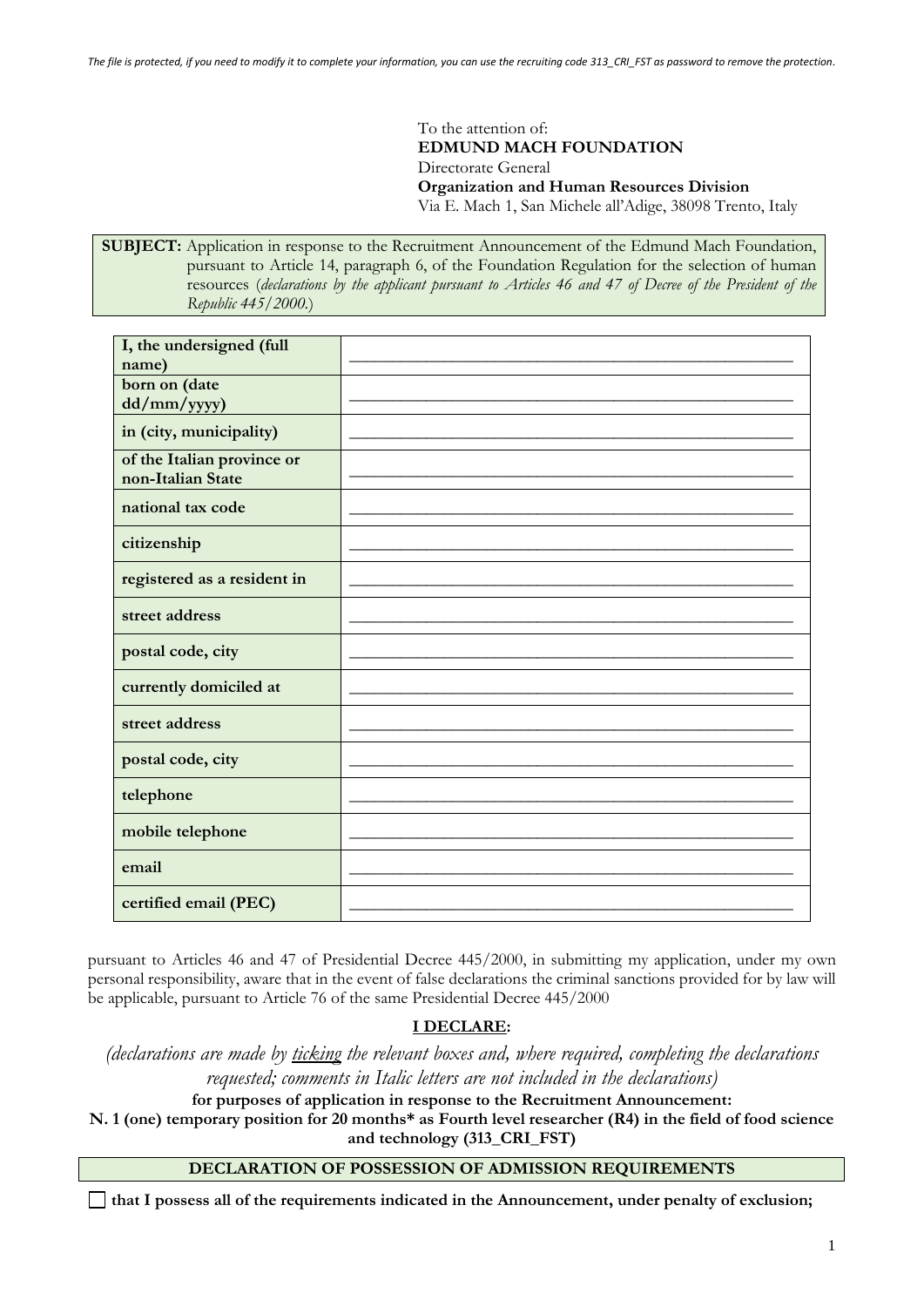that I possess all of the following requirements as specifically indicated in the Announcement:

**Master degree (or equivalent ≥4 years degree) in Food science and technology, Chemistry or other if related to the topics of the call** *(within Italian educational system)***:**

| <b>Higher education</b><br>graduation<br>certificate in |                                                                                                                                                                                                                                                        |
|---------------------------------------------------------|--------------------------------------------------------------------------------------------------------------------------------------------------------------------------------------------------------------------------------------------------------|
| Awarded on (date<br>$dd/mm/$ yyyy)                      |                                                                                                                                                                                                                                                        |
| By the institution                                      |                                                                                                                                                                                                                                                        |
| With the overall<br>grade                               |                                                                                                                                                                                                                                                        |
| Thesis title                                            |                                                                                                                                                                                                                                                        |
| Type                                                    | Italian Laurea vecchio ordinamento<br>Italian Laurea specialistica - LS (indicate number) ______<br>Italian Laurea magistrale - LM (indicate number)______<br>Other national 'Bologna process equivalent' 1st cycle academic degree<br>(indicate name) |

*(to compile only in the case of non-Italian academic degrees)*

| that I possess the following qualification awarded by a non-Italian higher education institute: |  |  |  |
|-------------------------------------------------------------------------------------------------|--|--|--|
| Name of                                                                                         |  |  |  |
| certification                                                                                   |  |  |  |
| Awarded on (date                                                                                |  |  |  |
| $dd/mm/$ yyyy)                                                                                  |  |  |  |
| By the institution                                                                              |  |  |  |
| At address                                                                                      |  |  |  |
| With overall grade                                                                              |  |  |  |
| Thesis title                                                                                    |  |  |  |

*(to compile only in the case of higher qualification)*

| Advanced           |                             |                  |                  |
|--------------------|-----------------------------|------------------|------------------|
| education          |                             |                  |                  |
| graduation         |                             |                  |                  |
| certificate in     |                             |                  |                  |
| Awarded on (date   |                             |                  |                  |
| dd/mm/yyyy)        |                             |                  |                  |
| By the institution |                             |                  |                  |
| With the overall   |                             |                  |                  |
| grade              |                             |                  |                  |
| Thesis title (if   |                             |                  |                  |
| available)         |                             |                  |                  |
| Type               | Post-1st-cycle certificate  | 1st level Master | 2nd level Master |
|                    | Diploma in a specialisation | PhD              |                  |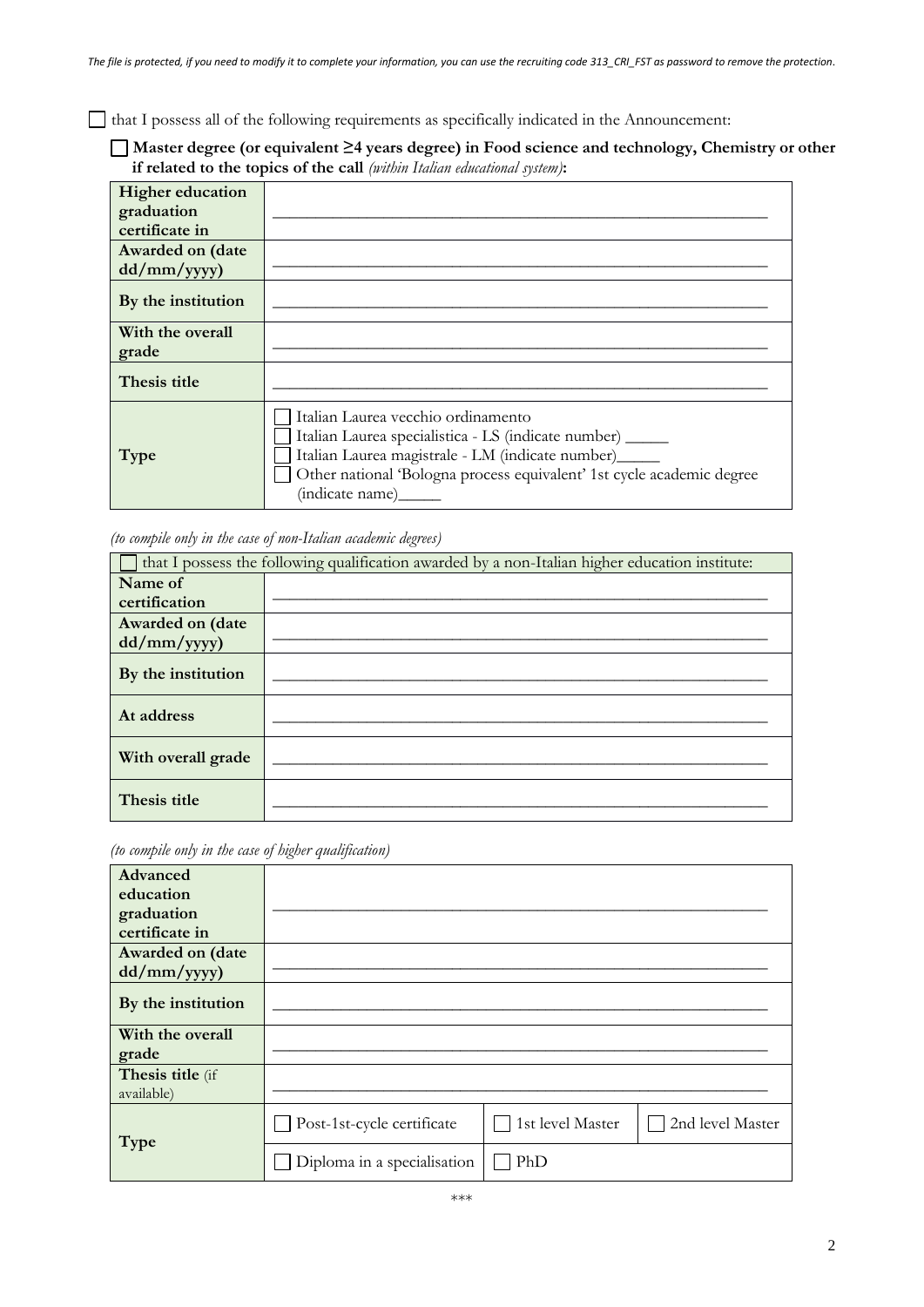**I know the following languages with the levels of knowledge corresponding to the Common European Framework of Reference for Languages (CEFR) level (A1, A2, B1, B2, C1, C2), which I declare under penalty of exclusion, and in particular that I know English (minimum level corresponding to B2):**

| Language       | <b>Level</b> | Certificate (if held) and date of exam |
|----------------|--------------|----------------------------------------|
| <b>English</b> |              |                                        |
|                |              |                                        |
|                |              |                                        |

### **DECLARATION OF OTHER CERTIFICATIONS**

In particular, I possess the following additional certifications relevant to the pre-selection of candidates under the Recruitment Announcement:

#### **Work experience (excluding MSc and PhD periods) in the characterization of agri-food products and processes as employee in qualified labs/research organizations/universities:**

| indicate the period  |                                                   | <b>Research institutions or</b> | Areas                                                     |  |
|----------------------|---------------------------------------------------|---------------------------------|-----------------------------------------------------------|--|
| from<br>(dd/mm/yyyy) | to<br>$\left(\frac{dd}{mm}/\frac{yyyy}{m}\right)$ | universities or company         | (characterization of agri-food products<br>and processes) |  |
|                      |                                                   |                                 |                                                           |  |
|                      |                                                   |                                 |                                                           |  |
|                      |                                                   |                                 |                                                           |  |
|                      |                                                   |                                 |                                                           |  |
|                      |                                                   |                                 |                                                           |  |
|                      |                                                   |                                 |                                                           |  |
|                      |                                                   |                                 |                                                           |  |
|                      |                                                   |                                 |                                                           |  |

\*\*\*

#### **Publications in international journals with peer review:**

| Author/s | <b>Publication title</b> |  |  |
|----------|--------------------------|--|--|
|          |                          |  |  |
|          |                          |  |  |
|          |                          |  |  |
|          |                          |  |  |
|          |                          |  |  |
|          |                          |  |  |
|          |                          |  |  |
|          |                          |  |  |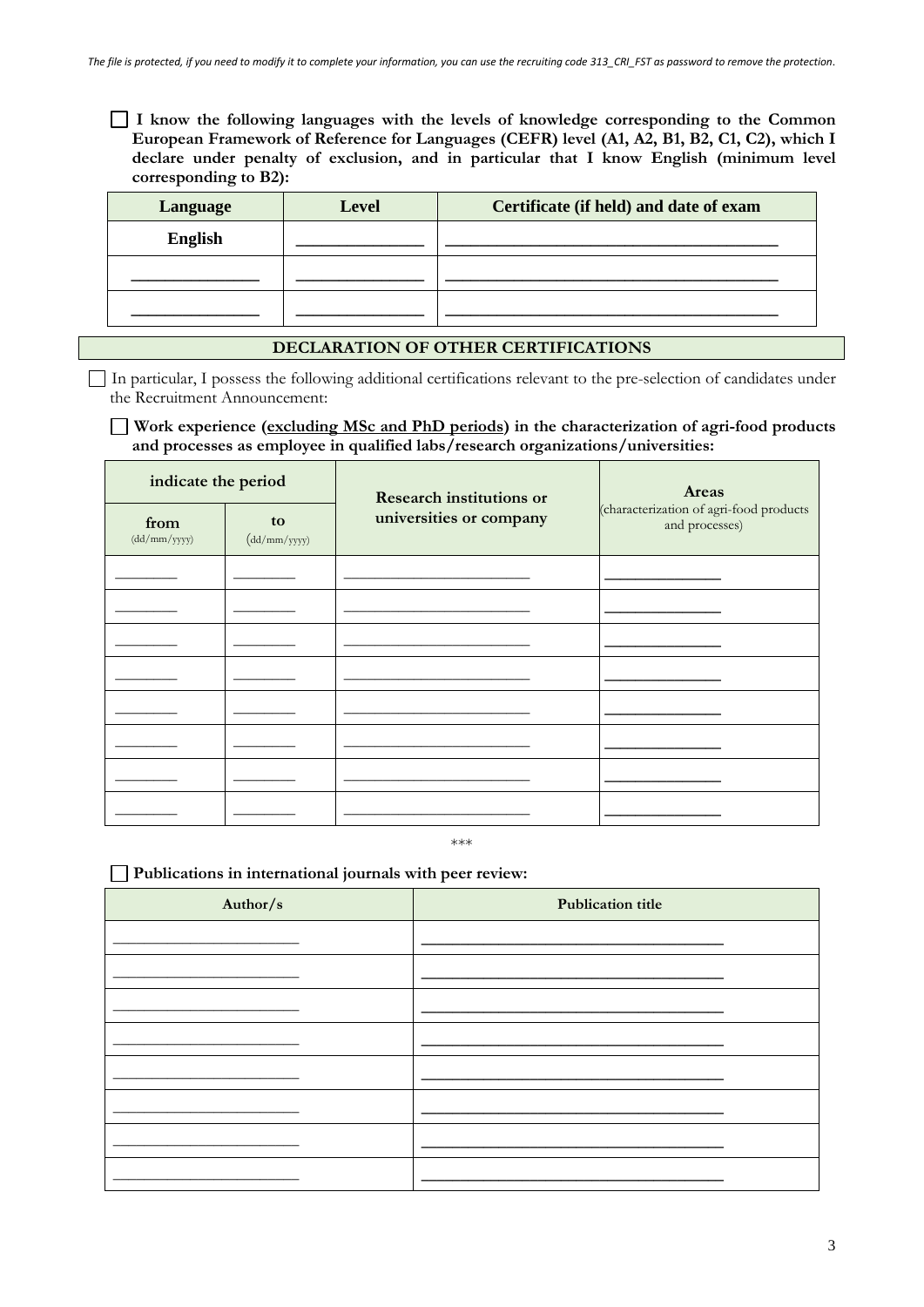$***$ 

# Oral presentations at international conferences:

| International conference title | Oral presentation title |
|--------------------------------|-------------------------|
|                                |                         |
|                                |                         |
|                                |                         |
|                                |                         |
|                                |                         |
|                                |                         |
|                                |                         |
|                                |                         |
|                                |                         |
|                                |                         |
|                                |                         |
|                                |                         |
|                                |                         |
|                                |                         |
|                                |                         |
|                                |                         |

 $***$ 

# General and specific safety training in the food sector:

| Safety course title | Type or sector of the course | <b>Total hours</b> |
|---------------------|------------------------------|--------------------|
|                     |                              |                    |
|                     |                              |                    |
|                     |                              |                    |
|                     |                              |                    |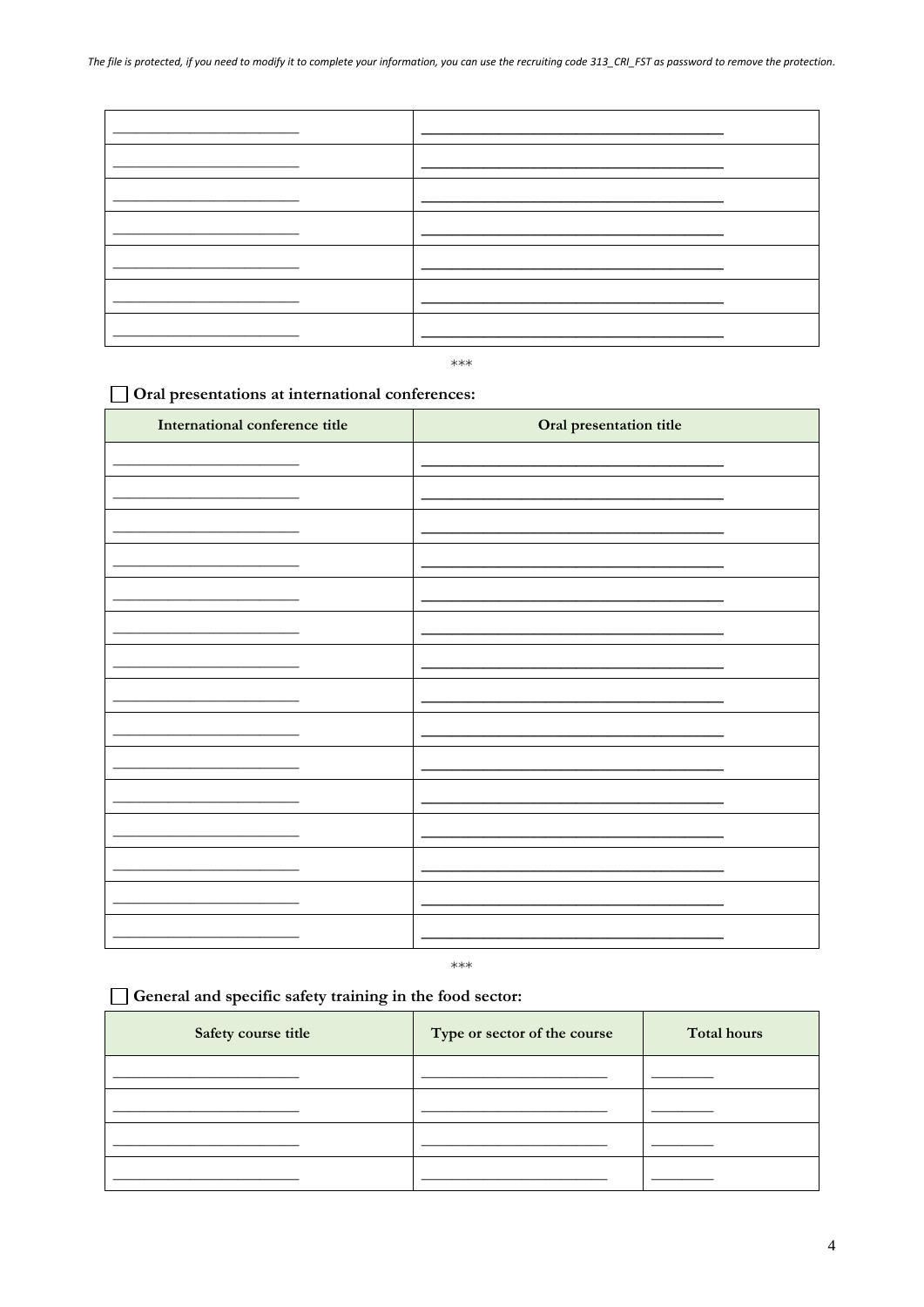| DECLARATION OF GENERAL REQUIREMENTS                                                                                                                                                                                                                                                                                                                                                                                                                                                                                                           |
|-----------------------------------------------------------------------------------------------------------------------------------------------------------------------------------------------------------------------------------------------------------------------------------------------------------------------------------------------------------------------------------------------------------------------------------------------------------------------------------------------------------------------------------------------|
| (tick and complete ONE of the following declarations)                                                                                                                                                                                                                                                                                                                                                                                                                                                                                         |
| I am an Italian citizen;                                                                                                                                                                                                                                                                                                                                                                                                                                                                                                                      |
| or                                                                                                                                                                                                                                                                                                                                                                                                                                                                                                                                            |
| I am a citizen of a European Union or other State (name of the State): ________                                                                                                                                                                                                                                                                                                                                                                                                                                                               |
| and                                                                                                                                                                                                                                                                                                                                                                                                                                                                                                                                           |
| I enjoy full civil and political rights in the country of origin or nationality (or else indicate the reasons for not<br>enjoying full rights) ___________________________;                                                                                                                                                                                                                                                                                                                                                                   |
| with the exception of Italian citizenship, I possess all of the same requirements as for citizens of the<br>Republic;                                                                                                                                                                                                                                                                                                                                                                                                                         |
| $***$                                                                                                                                                                                                                                                                                                                                                                                                                                                                                                                                         |
| <i>(tick and complete ONE of the following declarations)</i>                                                                                                                                                                                                                                                                                                                                                                                                                                                                                  |
| I have NOT been convicted, nor have I applied for a penalty at my own request (plea bargaining), which<br>has been confirmed by the courts as an enforceable conviction;                                                                                                                                                                                                                                                                                                                                                                      |
| or                                                                                                                                                                                                                                                                                                                                                                                                                                                                                                                                            |
| I HAVE been convicted or have applied for the following convictions or penalties (plea bargaining) which<br>have been confirmed by the courts as enforceable, and/or have been the subject of the following rulings<br>concerning the application of security or prevention measures, civil decisions or administrative measures<br>entered in the judicial record pursuant to current legislation (including those for which the court has granted<br>non-registration in the judicial record and/or conditional suspension of the penalty): |
| (indicate the complete list of the above convictions or measures, and for each one indicate the responsible court and its seat)                                                                                                                                                                                                                                                                                                                                                                                                               |
| 1)<br><u> 1989 - Johann Stoff, Amerikaansk politiker († 1989)</u><br>2)                                                                                                                                                                                                                                                                                                                                                                                                                                                                       |
| 3)<br><u> 1989 - Johann Harry Harry Harry Harry Harry Harry Harry Harry Harry Harry Harry Harry Harry Harry Harry Harry</u>                                                                                                                                                                                                                                                                                                                                                                                                                   |
| $***$                                                                                                                                                                                                                                                                                                                                                                                                                                                                                                                                         |

*(tick and complete ONE of the following declarations)*

**I have NOT** been convicted nor applied for (plea bargaining) a conviction or penalty, that HAS NOT YET BEEN CONFIRMED AS ENFORCEABLE, for the offences referred to in Book 2, Title II, Chapter I of the Italian Criminal Code ("Offences committed by public officials against the Public Administration");

*or* 

**I HAVE been** convicted or have applied for the following convictions or penalties (plea bargaining) WHICH HAVE NOT YET BEEN CONFIRMED AS ENFORCEABLE, for the offences referred to in Chapter I, Title II of the Second Book of the Penal Code ("Offences committed by Public Officials against the Public Administration"), and/or have been the subject of the following rulings concerning the application of security and prevention measures, civil decisions or administrative measures entered in the judicial record pursuant to current legislation (including those for which the court has granted nonregistration in the judicial record and/or conditional suspension of the penalty):

*(indicate the complete list of the above convictions or measures, and for each indicate the responsible court and its seat)*

\*\*\*

*(tick and complete ONE of the following declarations)*

**I am NOT aware** of any pending criminal proceedings against me;

*or*

**I AM AWARE** of the following criminal proceedings pending against me: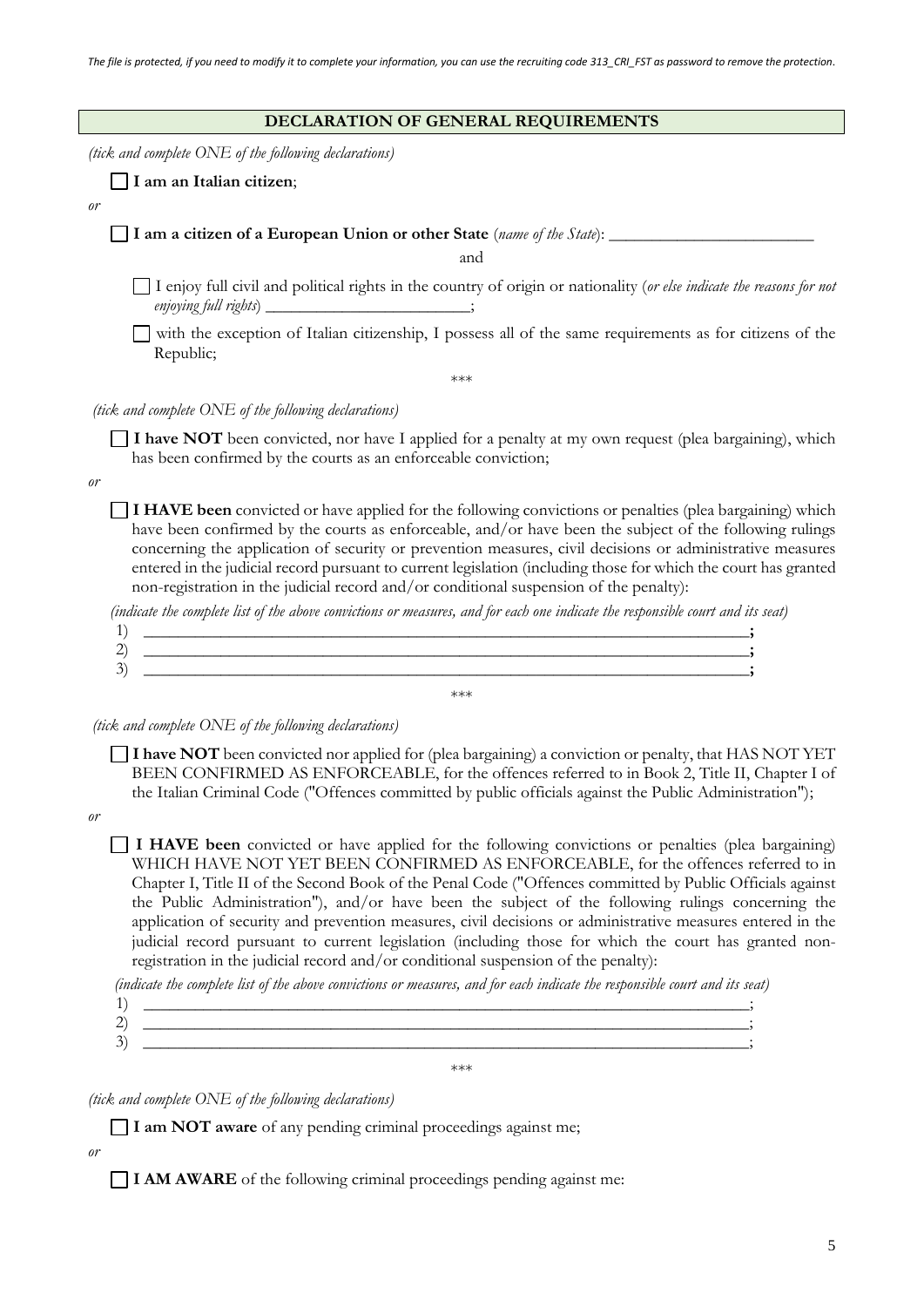| <b>Identification of the</b><br>judicial proceeding |  |
|-----------------------------------------------------|--|
| Type of offence                                     |  |
| Judicial body responsible<br>for the proceedings    |  |

\*\*\*

\*\*\*

*(Italian citizens only - tick ONE of the following declarations)*

**\_\_\_\_\_\_\_\_\_\_\_\_\_\_\_\_\_\_\_\_\_\_\_\_\_\_**;

 $\Box$  **I AM** registered in the electoral roll for the Municipality of

*or*

**I am NOT** registered, or I have been deleted from the electoral roll, for the following reasons:

*(tick ONE of the following declarations)*

**I have NOT been** dismissed, declared disqualified or terminated from employment for having been recruited through the production of false documents or documents that are invalid with no possibility of remedy, or for having carried out activities incompatible with the employment relationship with the Public Administration or with entities governed by private law but under public control;

*or*

**I HAVE been** dismissed, declared disqualified or terminated from employment for having been recruited through the production of false documents or documents that are invalid with no possible remedy invalidity or for having carried out activities incompatible with the employment relationship with the Public Administration or with entities governed by private law but under public control;

\*\*\*

*(tick and complete ONE of the following declarations)*

Over the past three years, **I have NOT** exercised authoritative or negotiating powers over the Edmund Mach Foundation (Article 53, paragraph 16 ter of Legislative decree 165/2001);

#### *or*

Over the past three years, **I HAVE** exercised authoritative or negotiating powers over the Edmund Mach Foundation (Article 53, paragraph 16 ter of Legislative decree 165/2001):

*(list all of the public administrations or companies where you have held positions with authoritative or negotiating powers over the Edmund Mach Foundation)*

| <b>I</b> |     |
|----------|-----|
| n.<br>∼  |     |
| ⌒<br>∽   |     |
| ◡        |     |
|          | *** |

*(tick and complete ONE of the following declarations)*

**I am NOT** aware any relationships of marriage, cohabitation or family relationship up to the fourth degree with employees, ongoing consultants, directors or members of the supervisory bodies of the Edmund Mach Foundation;

*or*

**I AM** aware of relationship(s) of marriage, cohabitation or family relationship up to the fourth degree with employees, ongoing consultants, directors or members of the supervisory bodies of the Edmund Mach Foundation:

*(list all such relationships with name, family and if known, date of birth)*

1) **\_\_\_\_\_\_\_\_\_\_\_\_\_\_\_\_\_\_\_\_\_\_\_\_\_\_\_\_\_\_\_\_\_\_\_\_\_\_\_\_\_\_\_\_\_\_\_\_\_\_\_\_\_\_\_\_\_\_\_\_\_\_\_\_\_\_\_\_\_\_\_**; 2) **\_\_\_\_\_\_\_\_\_\_\_\_\_\_\_\_\_\_\_\_\_\_\_\_\_\_\_\_\_\_\_\_\_\_\_\_\_\_\_\_\_\_\_\_\_\_\_\_\_\_\_\_\_\_\_\_\_\_\_\_\_\_\_\_\_\_\_\_\_\_\_**; 3) **\_\_\_\_\_\_\_\_\_\_\_\_\_\_\_\_\_\_\_\_\_\_\_\_\_\_\_\_\_\_\_\_\_\_\_\_\_\_\_\_\_\_\_\_\_\_\_\_\_\_\_\_\_\_\_\_\_\_\_\_\_\_\_\_\_\_\_\_\_\_\_**;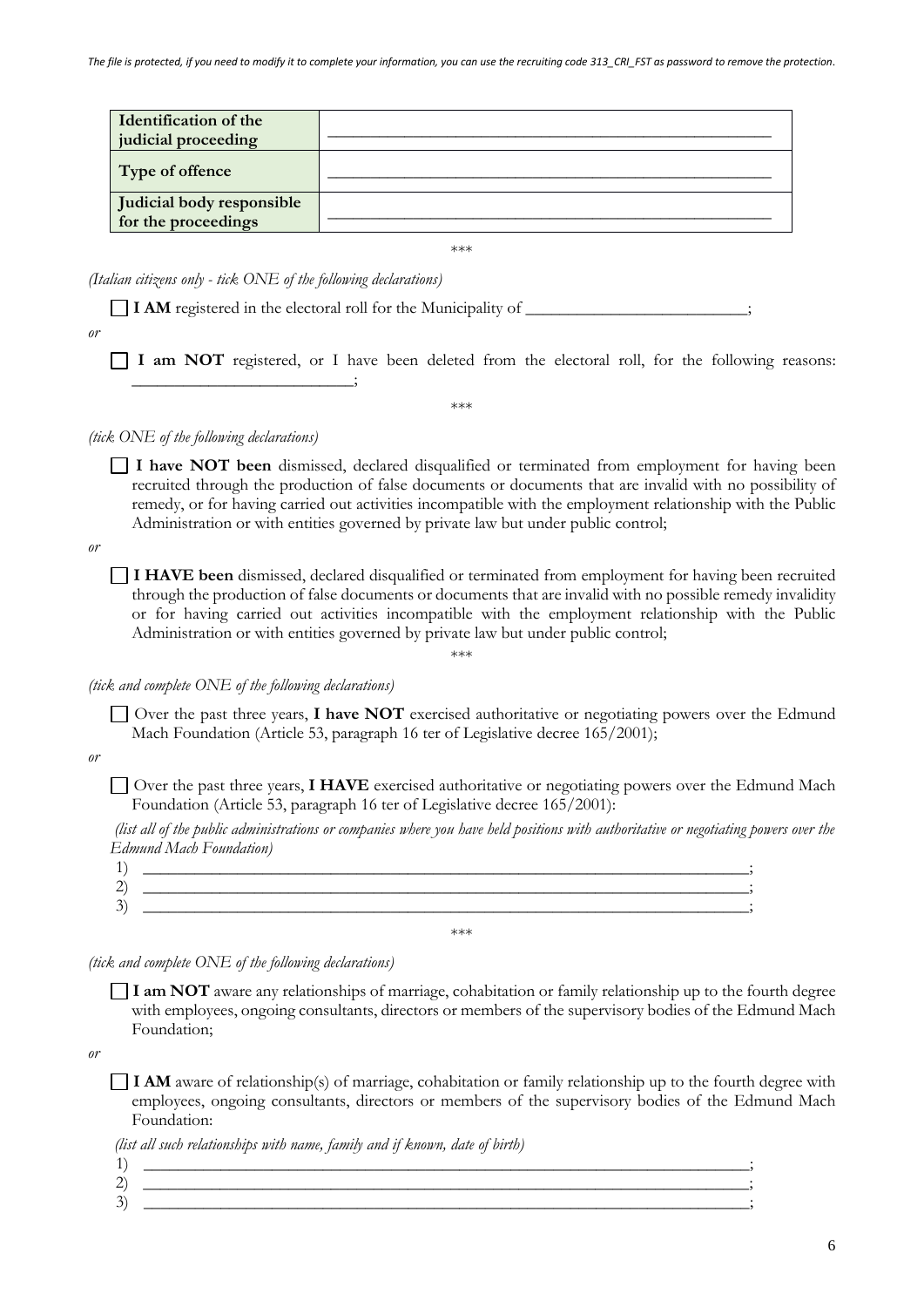\*\*\*

I am aware that if there exists any case, during the last 5 years prior to my possible recruitment, that I have been dismissed for justified subjective reason or just cause, or have had an employment relationship terminated in application of Article 32 quinques of the Italian Criminal Code, or because of failure to pass the probationary period for a relationship of indefinite duration and requiring the same qualifications as for this current recruitment, then the existence of such case entails the impossibility of being recruited. I therefore declare that I am not in this situation;

\*\*\*

I am in full compliance with any military service obligations (*i.e. fulfilled/not subject to military service*);

\*\*\*

I am available to travel to any of the Foundation's offices in the province where I will be employed.

# **FURTHER DECLARATIONS I HOLD** one of the following driving licenses (*in the case of holding a license, tick the appropriate classification)*: **Class**  $\Box$  A  $\Box$  B  $\Box$  C  $\Box$  C1  $\Box$  D  $\Box$  D1 \*\*\* **I am enrolled in a professional association** (*compile below in the case of registry in any legally recognised professional/technical order(s)*): **Professional/techni** r foressionar/cenin<br>cal order

| State/region/provin                  |  |
|--------------------------------------|--|
| ce                                   |  |
| Date of registration<br>(dd/mm/yyyy) |  |
| Registration no.                     |  |

\*\*\*

**I AM NOT** a retired employee of a public administration or private company;

**I AM** a retired employee of a public administration or private company;

\*\*\*

**I BELONG** to one of the categories referred to in Law no. 68/99 – e.g. persons with disabilities (ascertained disability at least 46%), persons disabled due to workplace incidents (ascertained disability at least 34%), persons disabled due to incidents in war or civil service, persons with sight or hearing disability;

\*\*\*

**I BELONG** to one the categories referred to in Article 18 of Law 68/99 – *e.g. children or spouses of persons who died due to workplace incidents, war or civil service, or as a result of the aggravation of a disability resulting from such circumstances; children or spouses of persons recognised as severely disabled as a result of workplace incidents, war or civil service; Italian refugees arriving from foreign States;*

I am aware that on the closing date for submitting applications, as well as on the date of recruitment, I must meet all the requirements laid out in the Recruitment Announcement. I therefore declare that I am aware that I must promptly inform the Edmund Mach Foundation of any change of the data in these present declarations:

\*\*\*

\*\*\*

I am aware of and have read the contents of the "Regulations for the selection of human resources at the Edmund Mach Foundation" referred to in the webpage: [https://www.fmach.it/eng/General-Services/Work-with-](https://www.fmach.it/eng/General-Services/Work-with-us/Documents-of-Reference/Regulations-for-the-recruitment-of-human-resources)